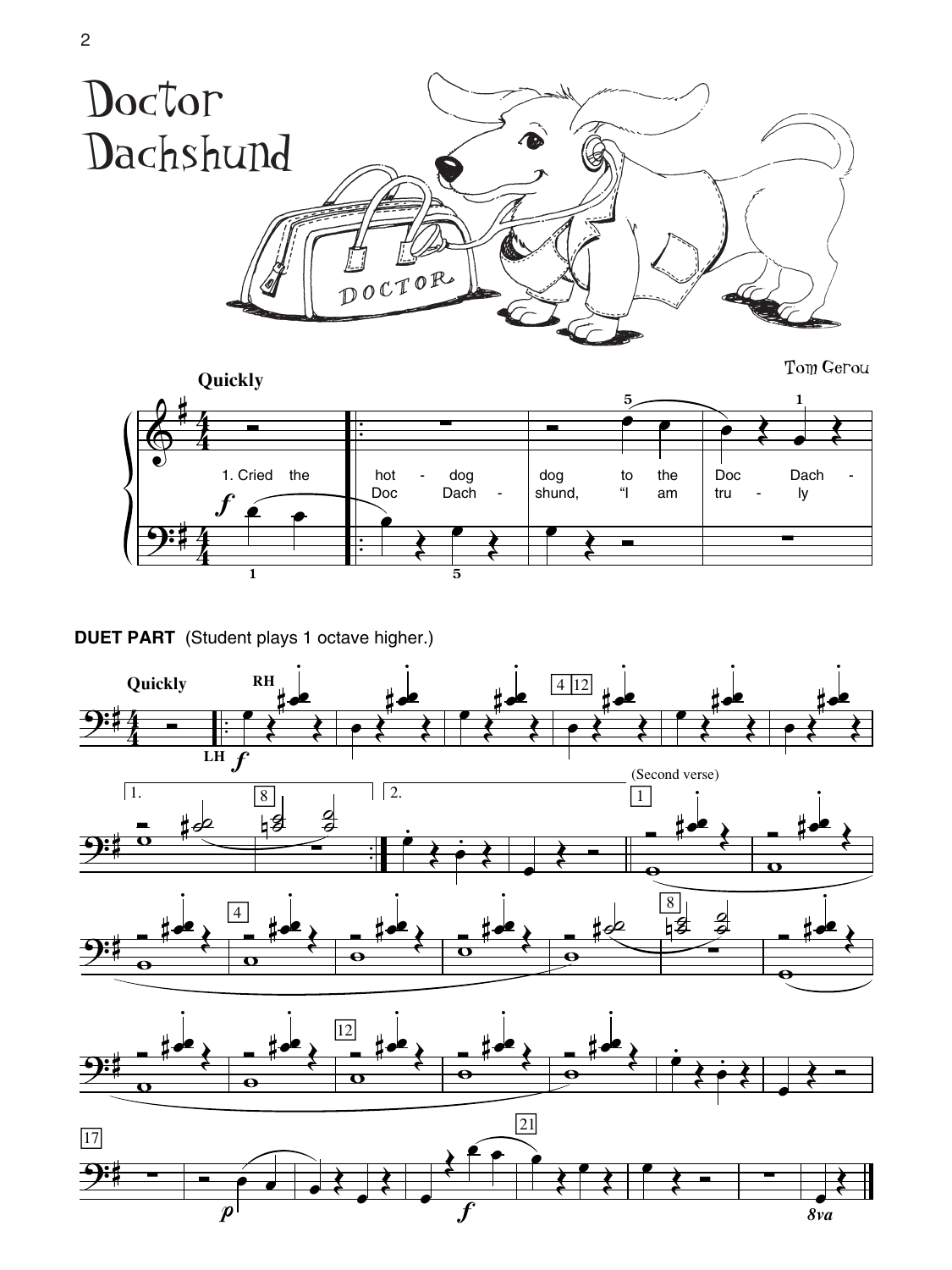

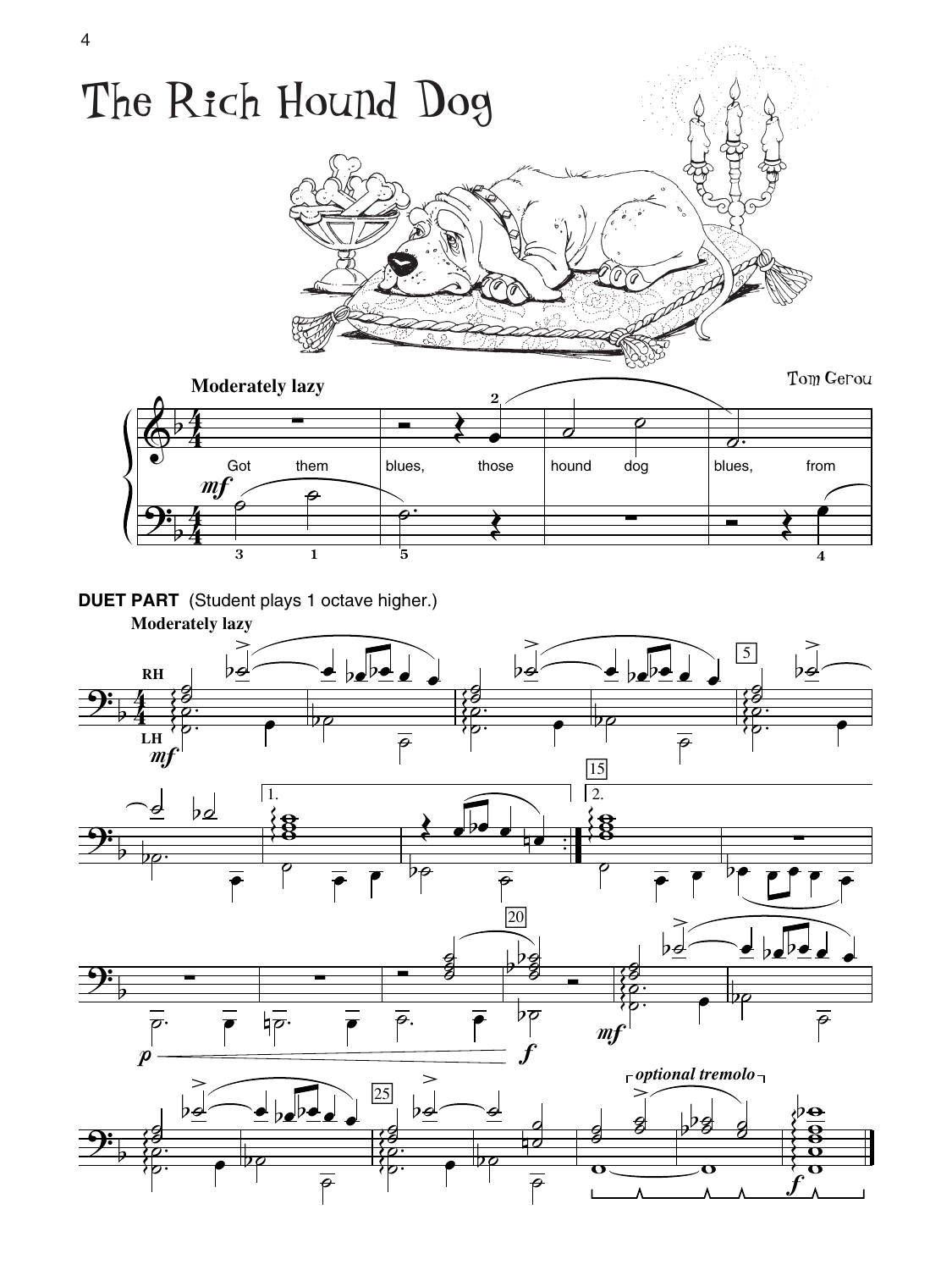

**DUET PART** (Student plays 1 octave higher.)

**1**

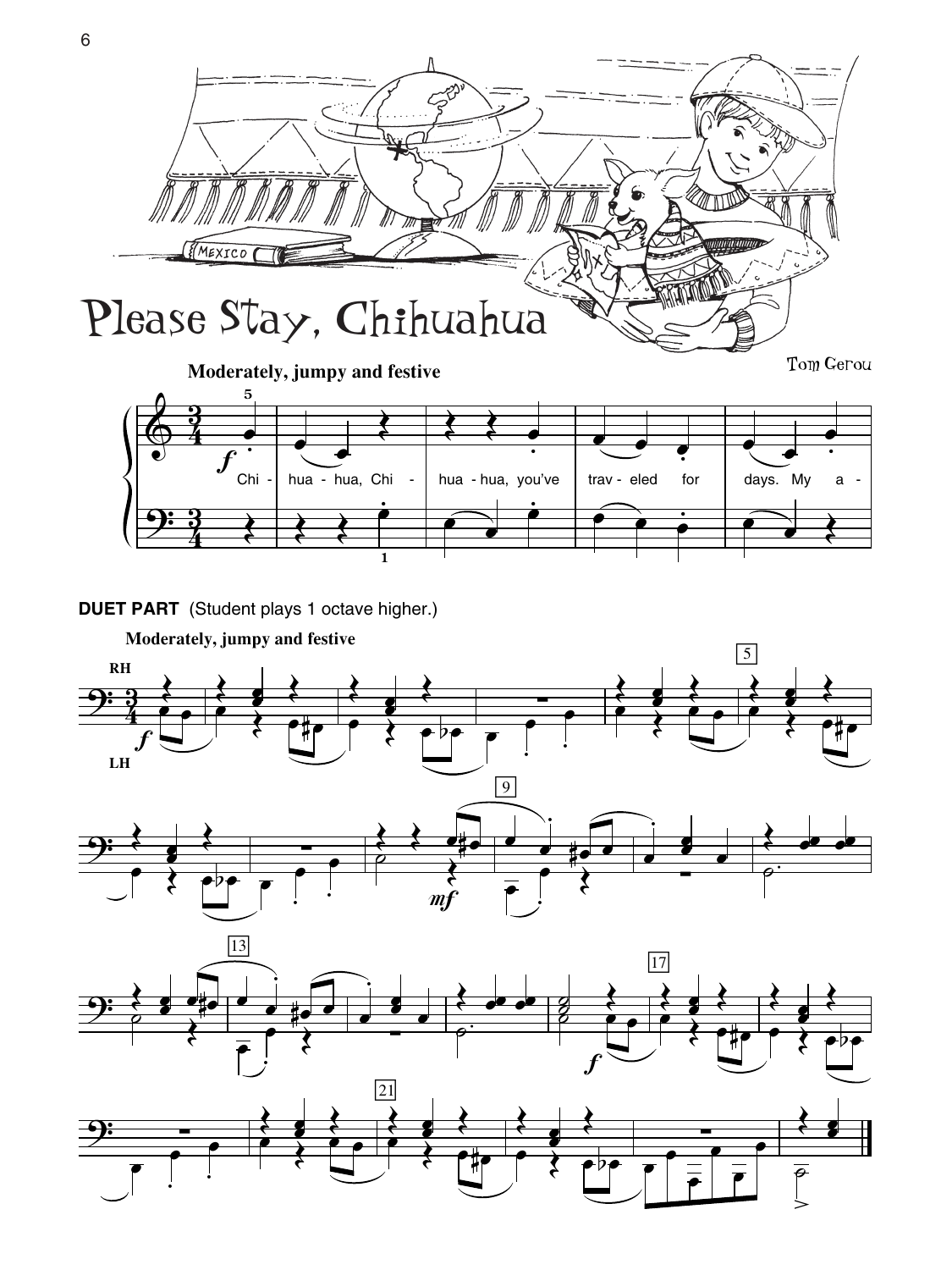

## Chinese Chow Chows





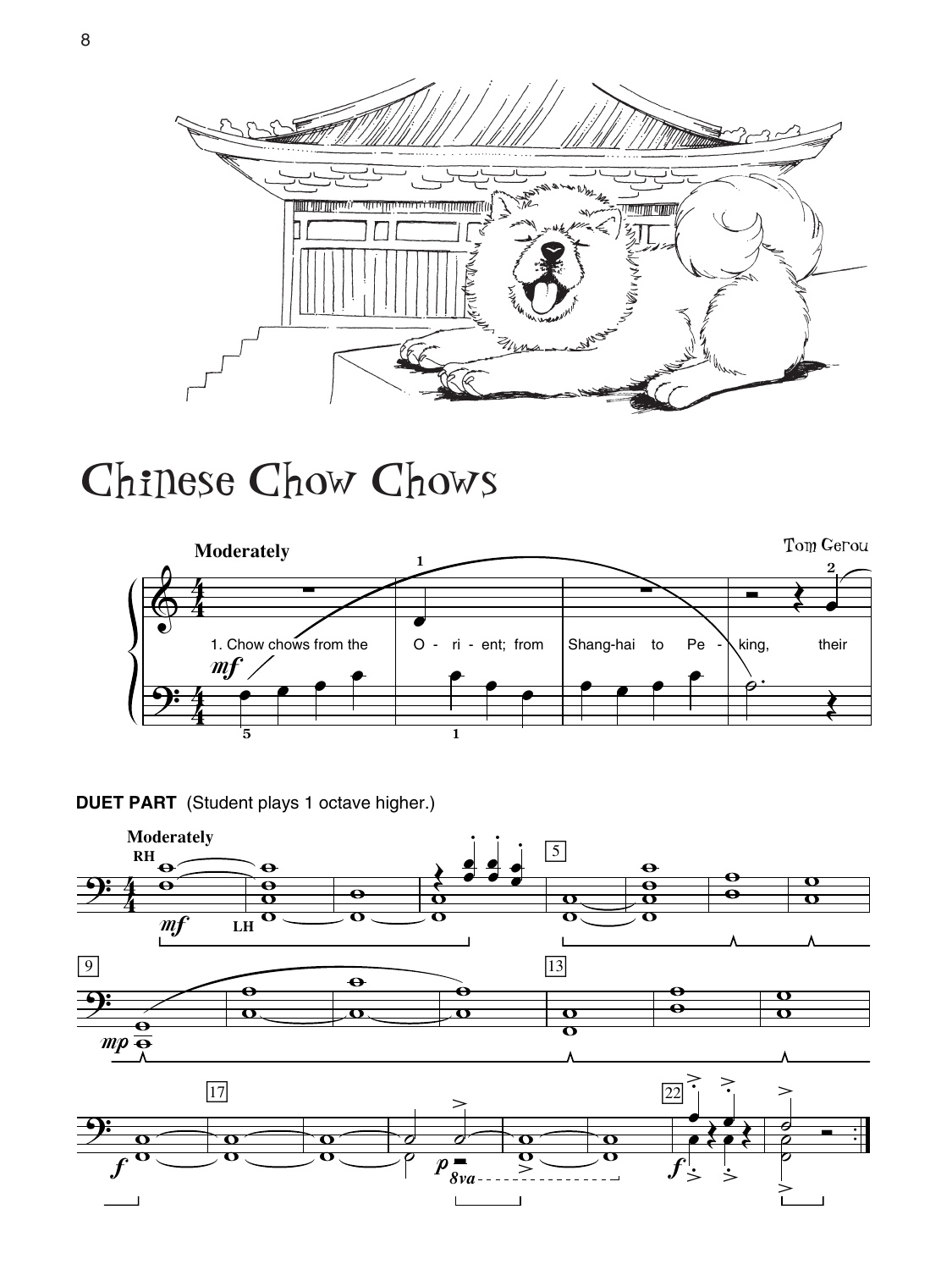





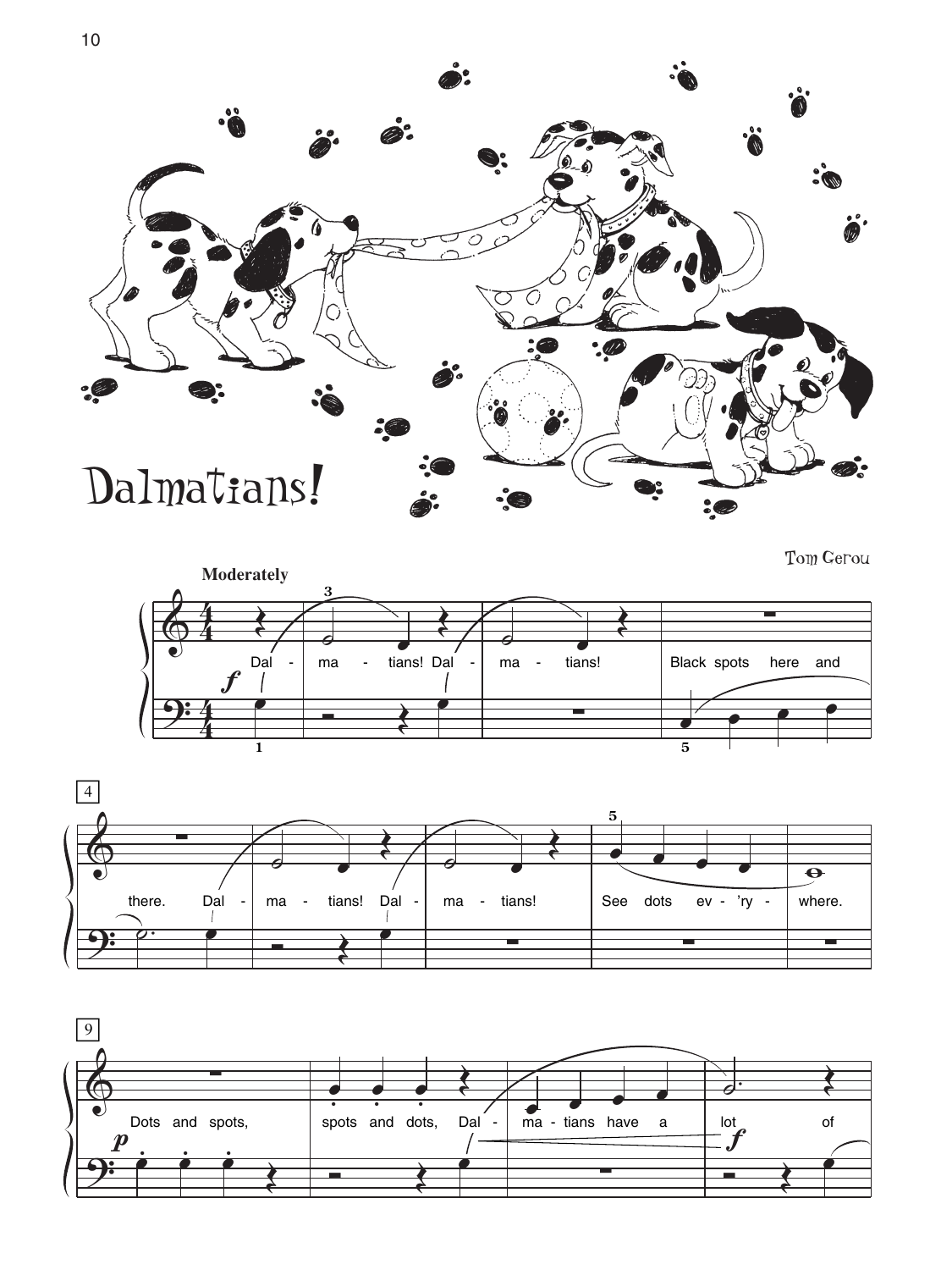

**DUET PART** (Student plays 1 octave higher.)